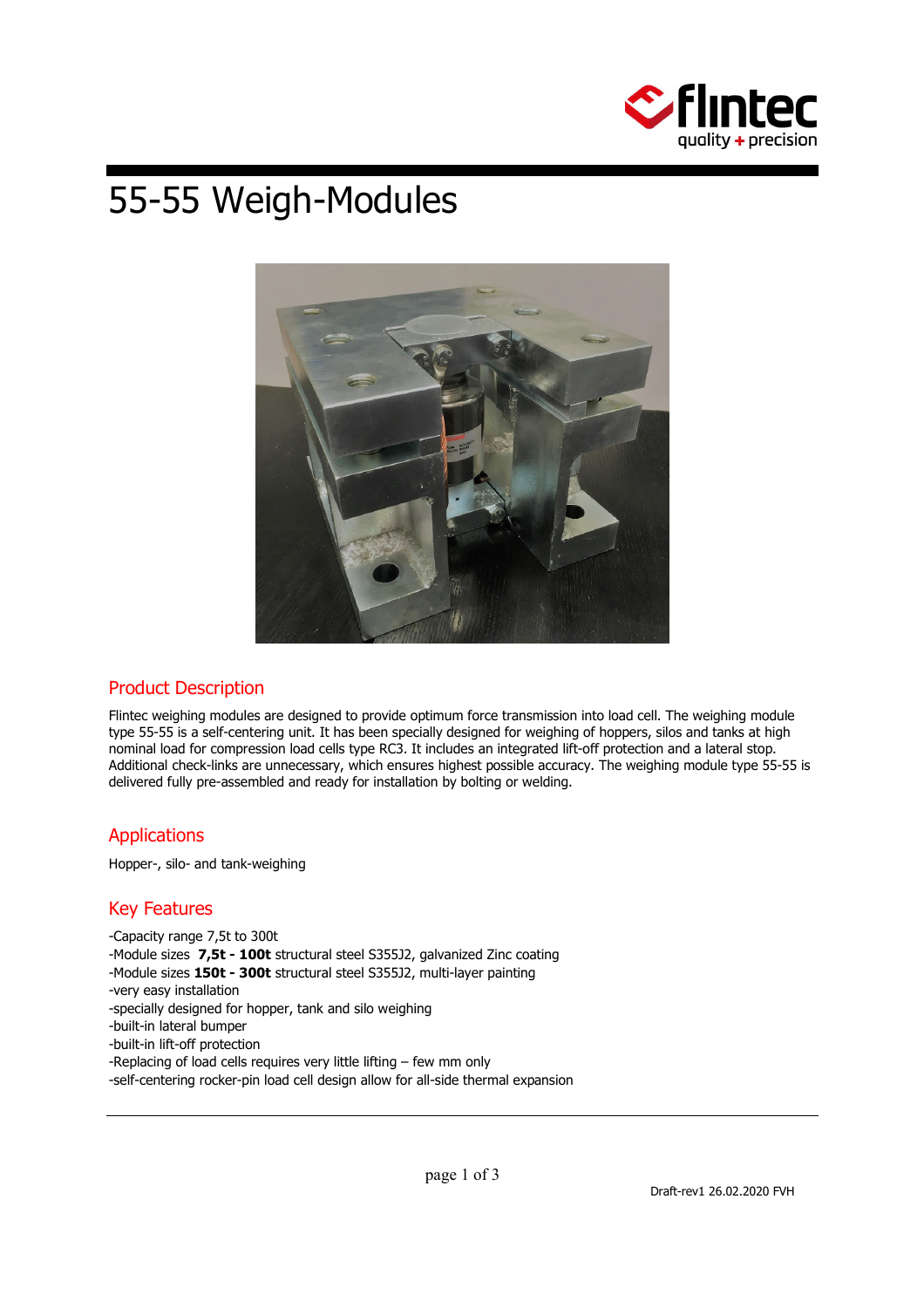

## General Installation Hints

Welding instead of bolting is a trouble-free alternative. Welding plates available upon request. Welding avoids mounting problems caused by misalignment oft bolt hole position on weigh modules and foundation plates. Combined methods possible, e.g. bolting on top plate of module and welding on foundation plate, or vice-versa.

### Attention

- Installation bolts not within scope of delivery
- Levelling requirement of silo foot and foundation plate:
- max 0.4/100 for legal-for-trade application,
- max 0.8/100 for industrial application

#### Useful Note

Weigh modules 55-55 can be installed upside down if thru holes are preferred on top side, see below.



#### Legend

- LC Central compression loading
- T2 Thread holes for mounting bolts, 4x
- T3 Lift-off bolts, 2x
- S3 Gap for horizontal displacement
- LO Gap for lift-off protection
- ØD2 Holes for assembly bolts T2, 4x